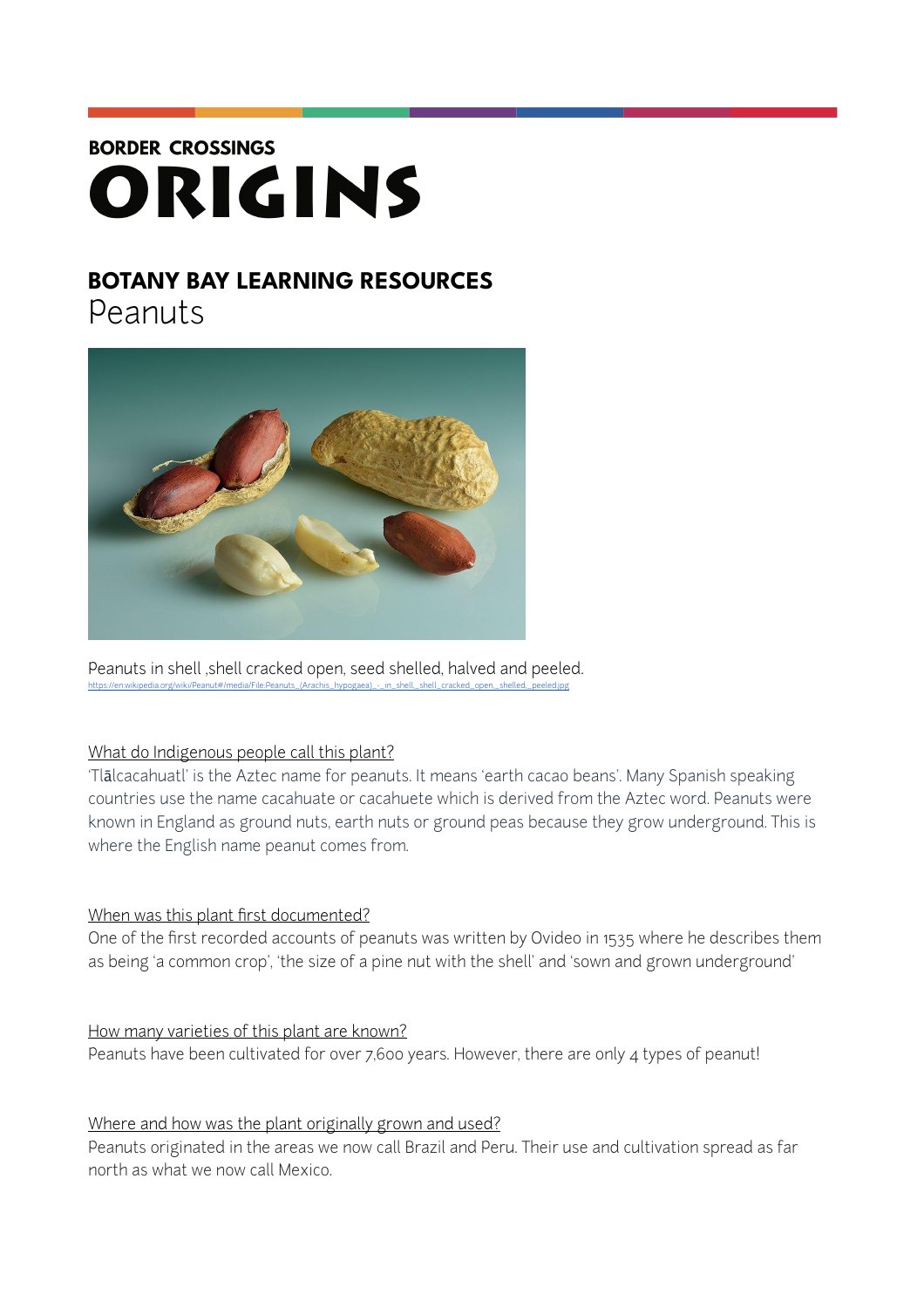Peanuts are very difficult to cultivate. They require a lot of work and do not produce many nuts. They require great skill to grow as if they are picked too early they are not edible and if picked too late they may be spoiled.

According to European writers who visited the Americas, the Indigenous people knew about the high nutritional value and medical uses of peanuts prior to European contact. The European writers wrote about peanut cultivation, the benefits of eating peanuts, the uses of peanuts and that peanuts can be stored in their shells for up to 8 months. It has been largely assumed that peanuts were a part of everyone's diet as maize, beans and squash were. However, archaeologists have made some important discoveries from studying former occupied sites. They have found bodies buried with containers full of peanuts, jewellery shaped to represent peanuts, jars with pictures of peanuts on them, and even some examples of clothing featuring peanuts. However, they have only found evidence of peanut consumption around sites where the wealthy people lived and around religious sites. There is little evidence found in communal waste areas and little evidence found in the many storage sites built by the Inca.

#### How do Indigenous people relate to this plant?

Peanuts were a part of religious ceremonies: they were offered to the gods and buried with people to take to the afterlife. They were consumed by the wealthy at ritual performative feasts where the ordinary people would watch them eating.

It is thought that (because at the end of the growing cycle peanuts grow underground) that they were linked to the cycle of life and death and therefore to the divine. Therefore, the wealthy and religious classes controlled access to peanuts to bolster their position in society by eating them to display their wealth and power and raise their status in society as closer to the Gods.

### When and how did this plant first come to Britain?

Peanuts came to Europe via the Spanish and Portuguese in the 1500s. They were very popular in Africa and Asia. They did not become popular in the UK until the 1800s.

### Special properties

Peanuts were used for many medical treatments. Peanut oil was used to treat rashes and sores, when mixed with almond milk to help people sleep and to help with jaundice.

#### Fun facts

Two peanut farmers have been elected as Presidents in America: Thomas Jefferson and Jimmy Carter.

The farthest distance to throw a peanut is 37.92 metres (124 ft 4 in), achieved by Colin Jackson at the Welsh Institute of Sport in Sophia Gardens, Cardiff, UK on 20 February 2008. (<https://www.guinnessworldrecords.com/world-records/longest-peanut-throw>)

The most peanut butter eaten in one minute is 378 g, and was achieved by Andre Ortolf in Ausburg, Bavaria, Germany, on 17 November 2017.

[\(https://www.guinnessworldrecords.com/world-records/421899-most-peanut-butter-eaten-in-one](https://www.guinnessworldrecords.com/world-records/421899-most-peanut-butter-eaten-in-one-minute)[minute](https://www.guinnessworldrecords.com/world-records/421899-most-peanut-butter-eaten-in-one-minute)